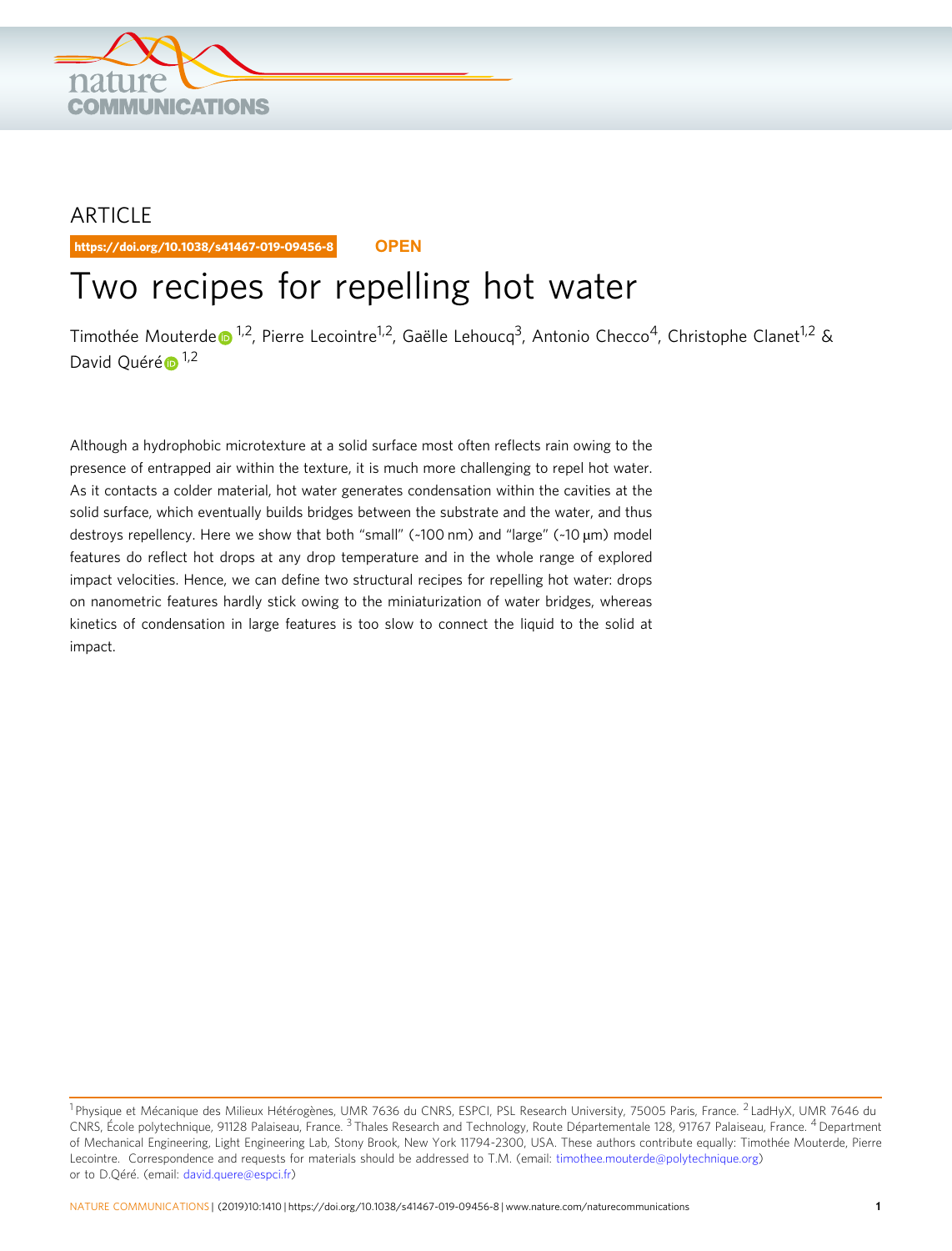<span id="page-1-0"></span>hen brought in contact with water, hydrophobic microfeatures on solids trap air, which lubricates the solid/liquid contact and renders water much more mobile than on conventional solids. As a consequence, most rough, hydrophobic materials repel rain in a dry atmosphere, resulting in spectacular rebounds after impact<sup>1-[3](#page-5-0)</sup>: owing to its inertia, the impinging water first spreads as it would on plastic or glass, but the subjacent air then allows it to recoil and take off after a contact time of typically 10 ms. In contrast, humid conditions or dew repellency are much more challenging  $4,5$ , as water nuclei condensing in the texture are then at the scale of the solid cavities, which fills the lubricating air layer and thus destroys superhydrophobicity. Many natural hierarchical surfaces, such as lotus leaves or artificial substrates covered by waxy microposts, indeed fail at repelling water in such conditions $6-8$  $6-8$ . This limitation was recently circumvented by using nanopillars $9-11$  $9-11$  $9-11$ , whose scale can minimize the force of adhesion of water with the nuclei present in the nanocavities. This size effect can be amplified by making the nanopillars conical, a shape found to favour the jumping of condensing microdroplets as they coalesce $10,12-18$  $10,12-18$  $10,12-18$ .

In this context, it is not surprising that hydrophobic microtextures most often lose their superhydrophobicity when impacted by hot drops<sup>19,20</sup>, except if the solid itself is hot<sup>21</sup>. The contact, even short, of hot water with a colder substrate promotes condensation within the microcavities at the solid surface, so as to bridge the incoming water to the substrate. How to repel hot water is an issue that has been poorly addressed despite its importance in industrial processes $22$  such as clothing, coating, painting or windshield design $2<sup>3</sup>$ . This class of questions also includes the early stages of ice formation and  $\arccos(24.25)$ , potentially leading to serious damage to aircrafts, power lines, dams or wind turbines, when the typical time for phase change becomes shorter than the contact time of the impinging water. Hence, the idea to shorten the contact, which was achieved by tailoring large surface "defects"<sup>[26,27](#page-6-0)</sup>.

We wonder here how just the texture size may control the behaviour of hot water at impact and evidence two classes of texture able to robustly repel it. A first recipe consists in placing nanometric features  $(\sim 100 \text{ nm})$  at the solid surface, which limits the size of water bridges and thus weakens the drop adhesion. A second recipe consists in having relatively "large" features  $(-10 \mu m)$ , for which the construction of bridges is too slow to induce sticking during the brief contact at impact. We also explore the case of intermediate feature size, allowing us to test our model and to provide quantitative specifications for designing materials that can reflect hot water.

### **Results**

Repellency failure. Experiments are performed with model texture with size ranging from 100 nm to 10 µm. We use silica or silicon sculpted with cylindrical pillars (radius  $a$ , height  $h$ ) disposed on a square lattice with pitch  $p$  (Fig. 1a). All textures having a comparable geometry  $(a \sim 0.1 h$  and  $p \sim h$ ), our materials are characterized by their pillar height, of respectively  $\sim$ 100 nm,  $\sim$ 1  $\mu$ m and ~10  $\mu$ m. The corresponding samples A, B and C, and



Fig. 1 Impact of hot drops on textured solids. a Scanning-electron viewgraph of substrate B. It is covered by pillars with height  $h = 900$  nm spaced by  $p =$ 840 nm. Scale bar, 1 µm. **b** Schematic of the experiment: a water drop with radius R and temperature  $T_0 + \Delta T$  impacts at velocity V a superhydrophobic substrate kept at  $T_0$ . We measure the height H reached after impact, from which we deduce the restitution coefficient  $\varepsilon$  of the shock. c, d Snapshots of water drops (R = 1.4 mm) impacting the substrate B at V = 40 cm s<sup>−1</sup>. Images are separated by 6.9 ms and the temperature difference ∆7 between the drop and the substrate is either  $0^{\circ}C$  (c) or 21 °C (d). Water bounces in the first case and gets stuck in the second case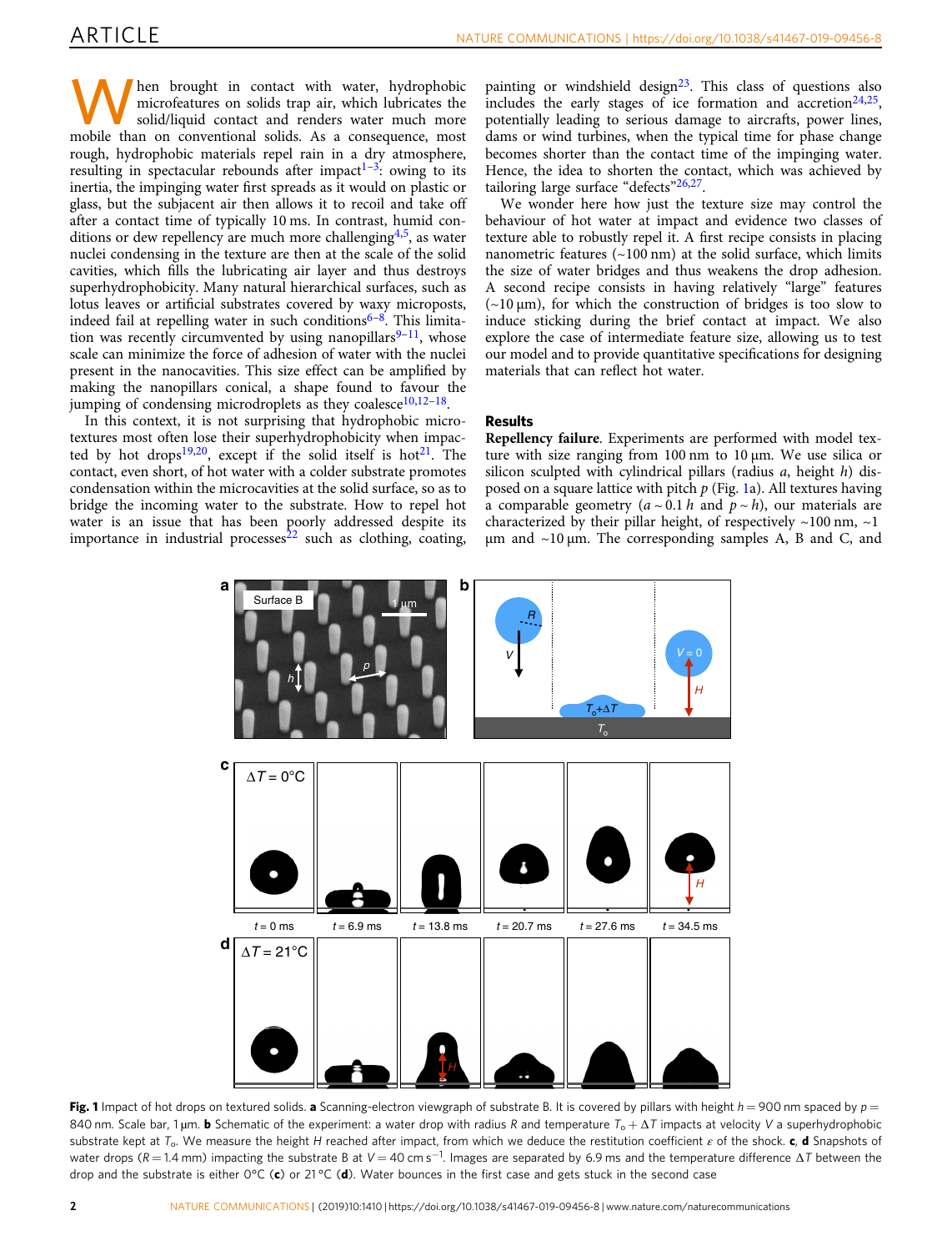<span id="page-2-0"></span>their fabrication<sup>[10](#page-5-0),[28](#page-6-0)</sup> are described in the Methods section. Pillars make surfaces rough and we classically define the roughness factor  $r = 1 + 2\pi a h/p^2$  as the ratio of total to apparent surface areas. Texture is finally rendered hydrophobic by vapour deposition of 1H,1H,2H,2H-perfluorodecyltrichlorosilane and such treatment on flat silicon provides an advancing angle  $\theta$ , for water of  $120^{\circ} \pm 2^{\circ}$ , which jumps to  $\theta_{\alpha} = 167^{\circ}$ , 168° and 169° ( $\pm 2^{\circ}$ ) on the rough materials A, B and C, respectively. The corresponding receding angles are  $\theta_r = \theta_a - \Delta\theta = 140^\circ$ , 143° and 152° ( $\pm$  3°), providing contact angle hysteresis  $\Delta\theta_A = 27^\circ$ ,  $\Delta\theta_B = 25^\circ$ and  $\Delta\theta_C = 17$ °.

Our goal is to determine how water repellency is affected by condensation at impact, which we control through the temperature of impinging drops. Water is brought to a temperature  $T_0 + \Delta T$ and dispensed from a syringe kept at the same temperature, so as to form drops with a radius  $R = 1.40 \pm 0.05$  mm (a second radius is tested in the Supplementary Information). Water does not cool down during its fall, the dispensing height  $L \approx 1$  cm being such that the falling time  $(2 L/g)^{1/2} \approx 40$  ms is negligible compared with the thermalizing time  $\rho C_p R/H_T \approx 40$  s, where  $\rho = 1000 \text{ kg m}^{-3}$  and  $C_p = 4180 \text{ J kg}^{-1} \text{ K}^{-1}$  are the density and thermal capacity of water, respectively, and  $H_T \approx 100 \text{ W m}^{-2} \text{ K}^{-1}$  is the heat transfer coefficient. Substrates kept at  $T_0 = 24 \pm 1$  °C and in a hygrometry of 32  $\pm$  2% are impacted by drops impacting at a velocity  $V = 40 \pm$ 5 cm s−<sup>1</sup> (Fig. [1b](#page-1-0)) and we display in Fig. [1](#page-1-0)c,d high-speed snapshots of impacts on surface B  $(h = 900 \text{ nm})$ .

Without temperature difference ( $\Delta T = 0$ °C, Fig. [1](#page-1-0)c), water bounces off the solid, as also observed for all of our samples (Fig. 2a and Supplementary Movie 1). This regular super-hydrophobic behaviour<sup>1,2,[29](#page-6-0)</sup> can be understood by comparing the

water dynamic pressure  $\rho V^2$  and the Laplace pressure  $\gamma / p$ opposing the penetration in pillars, where  $\gamma$  is the water surface tension. This comparison entails a local Weber number  $\rho V^2 p/\gamma$ , a quantity always smaller than 0.01 in our experiments. The impacting liquid remains at the pillar tops, which makes rebounds possible and limits air compression within the pillars. The situation is quite different when elevating the temperature of water. As seen in Fig. [1d](#page-1-0), an impinging drop brought to 45 °C  $(\Delta T = 21 \degree C)$  sticks to the sample B after impact, as revealed by the modest elevation H of its centre of mass  $(H \approx R)$ : the surface fails at repelling hot water.

Texture repelling hot water. However, hot water can be repelled by other texture. As seen in Fig. 2a–c and in Supplementary Movies 2 and 3, drops with  $\Delta T = 21 \degree C$  and  $\Delta T = 40 \degree C$  are reflected by materials A and C, on which rebounds are similar to that at  $\Delta T = 0$  °C (Fig. 2a). We also report in the Fig. 2a–c the behaviour of a fourth sample, called A', where the texture is still nanometric yet larger than for A (210 nm instead of 88 nm, see details in the Methods section). Drops still bounce on this sample for  $\Delta T = 21 \degree C$  but cease to be repelled for  $\Delta T = 40 \degree C$ , confirming that repellency depends in a non-trivial way on the texture scale and water temperature, which we further explore in this study.

We quantify the ability of a solid to repel hot water by introducing the restitution coefficient  $\varepsilon$  of the impacting drops, a quantity known for  $\Delta T = 0$  °C to be fixed at a value  $\varepsilon_0$  function of the impact velocity and contact angle hysteresis $30$ . Before impact, the kinetic energy of a drop with mass  $M = (4\pi/3)\rho R^3$  is  $E_b = (1/2)$ MV2. When a drop bounces, its centre of gravity rises to a height



Fig. 2 Bouncing behaviour of hot drops. a-c Impacting water drops ( $R=1.4$  mm and V = 40 cm s<sup>-1</sup>) at their maximum bouncing height H for  $\Delta T=0^{\circ}{\rm C}$ (a),  $\Delta T = 21 \,^{\circ}$ C (b) and  $\Delta T = 40 \,^{\circ}$ C (c) on materials A, A', B and C with respective pillar heights of about 100 nm, 200 nm, 1 µm and 10 µm. d, e Coefficient of restitution  $\varepsilon$  of the rebound as a function of the temperature difference  $\Delta T$  between water and the solid surface (R = 1.4 mm, V = 40 cm s<sup>-1</sup>). For the sake of clarity, we separate data on nanometric features (d) from data on micrometric features (e). Water bounces on samples A and C at all drop temperatures, while it gets trapped ( $\varepsilon$  = 0) on A' and B when ΔT exceeds ~40 °C and ~15 °C, respectively. Solid lines show equation ([5\)](#page-4-0). Error bars represent uncertainty of the measurement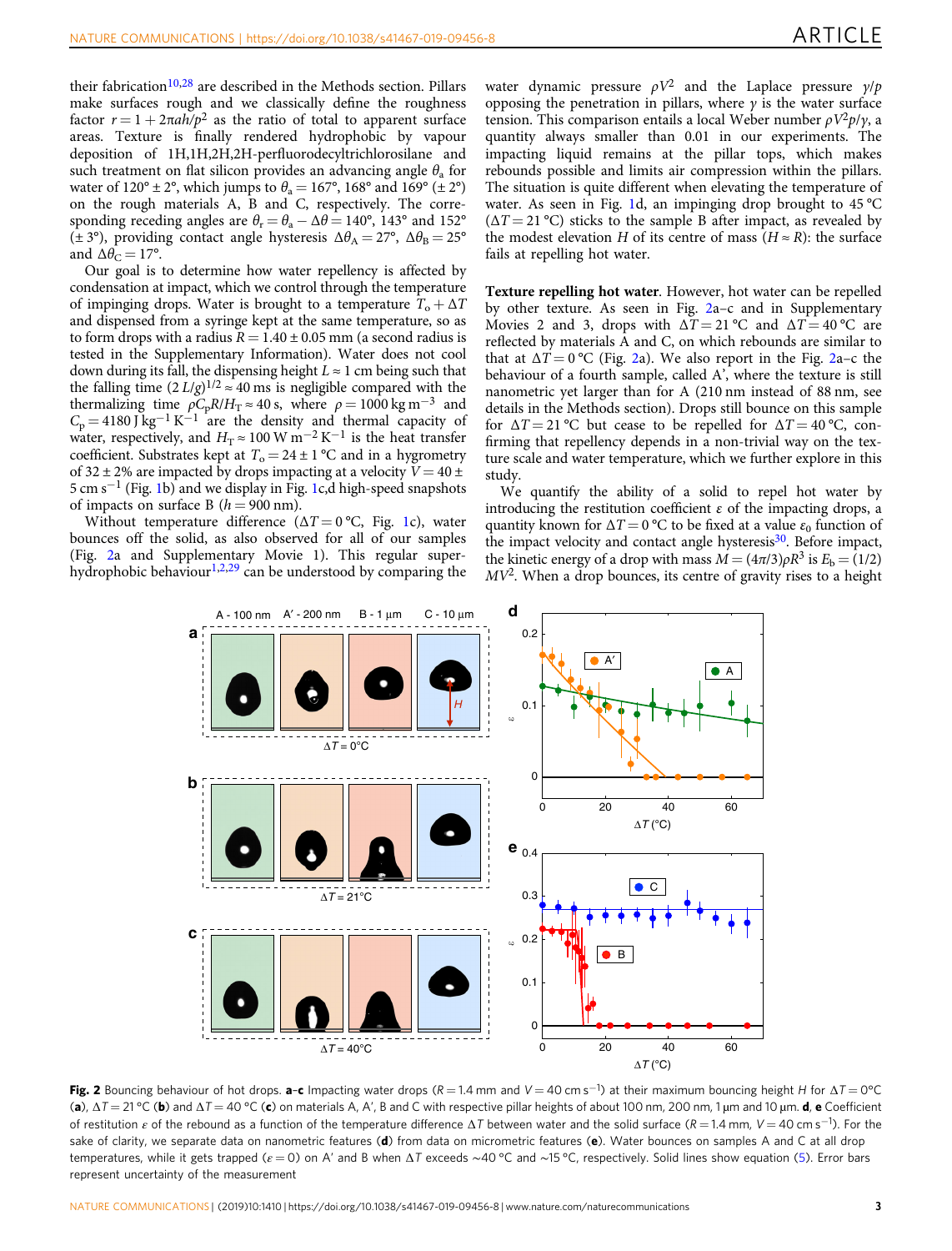<span id="page-3-0"></span> $H > R$  and we express the potential energy after take-off as  $E_a = Mg$  $(H - R)$ . The bouncing efficiency is then quantified by the coefficient  $\varepsilon = E_a/E_b$ , a quantity which is taken null when drops stick to the substrate  $(H \approx R)$ . Our goal is to see how we deviate from the value  $\varepsilon_0$  when water is hot, i.e., when condensation can take place during the impact.

We report the variation of  $\varepsilon$  with  $\Delta T$  in Fig. [2](#page-2-0)d, e for the surfaces A, A', B and C. We split the data in two graphs, to distinguish the behaviour on nano and microfeatures, which highlights the different nature of repellency in these two cases. Much information can be extracted from these plots: (1) At  $\Delta T =$ 0 °C (where condensation effects are marginal), the coefficient of restitution slightly varies with the texture (of slightly different contact angle hysteresis), with a typical value  $\varepsilon_0 \approx 0.2$  characteristic of superhydrophobic rebounds at such impact velocity $30$ . (2) On the smallest features (green data,  $h \approx 100$  nm), drops systematically bounce. However, we observe that  $\varepsilon$  slowly decreases with  $\Delta T$ , showing a small, continuous loss of kinetic energy at take-off as water gets warmer. This effect is amplified when using larger features (orange data,  $h \approx 200$  nm), for which the decrease of  $\varepsilon$ with  $\Delta T$  becomes strong enough to intercept the abscissa axis in the range of explored temperature: drops hotter than 60 °C do not bounce on the substrate A'. (3) Observations are quite different with a micrometric texture. On the largest one (blue data,  $h \approx$ 10 μm), ε is quasi-independent of  $\Delta T$  (ε = 0.27 ± 0.04) in the whole range of explored temperatures,  $0 < \Delta T < 65$  °C. This is a surprising result, as we expect condensation to stick water all the more efficiently as  $\Delta T$  increases. At smaller scale (red data,  $h \approx 1$ )  $μ$ m), the behaviour is markedly different: after a small plateau, ε tumbles around  $\Delta T_c \approx 15 \degree \text{C}$  and water sticks to the surface above this value, as already seen in Fig. [1](#page-1-0)c,d.

#### **Discussion**

Contrasting with static situations where the smaller the texture, the better the water repellency in humid conditions<sup>[10](#page-5-0)</sup>, the fact that hot water bounces on  $10 \mu m$  features reveals an original dynamical mechanism. When hot water contacts a colder superhydrophobic material, water nuclei form and grow within the texture (Fig. 3a). If they fill the elementary cells enclosed by neighbouring pillars, the resulting water bridges connect and stick the drop to its substrate (Fig. 3b). The formation of a bridge requires a time  $\tau$  that can be evaluated. We assume that condensation is driven by a diffusive flux of water from the evaporating interface to the growing nucleus, whose respective vapour mass concentrations are  $c_{sat}(T_0 + \Delta T)$  and  $c_{sat}(T_0)$ . Denoting  $\Delta c_{\text{sat}}(\Delta T) = c_{\text{sat}}(T_o + \Delta T) - c_{\text{sat}}(T_o)$ , the diffusive flow rate scales as  $D\Delta c_{sat}/h$ , where  $D \approx 20$  mm<sup>2</sup> s<sup>-1</sup> is the diffusion coefficient of vapour in air. Integrating this rate over the cell surface area  $p^2$  and time  $\tau$  gives the mass  $\rho h p^2$  of the filled cell, which yields:

$$
\tau \sim \rho h^2 / D \Delta c_{\text{sat}} \tag{1}
$$

As it hits the solid and spreads along it at a velocity V, the impinging water draws vapour within and along the texture, which adds a convective term to the diffusive growth of the nucleus. The typical velocity U of this vapour flow is deduced from the balance of viscous stresses at the liquid/vapour interface below the drop. Denoting  $\eta$  and  $\eta_v$  as the water and vapour viscosities, we simply write this balance as:  $\eta V/R \sim \eta_V U/h$ , where we neglect the friction of vapour around the pillars and thus slightly overestimate the convective flux. A vapour speed U scaling as  $(\eta h/\eta_v R)$ V is maximum for the tallest features  $(h = 10 \,\mu\text{m})$ , where it typically reaches 10 cm s<sup>-1</sup>. Hence, the Péclet number  $Pe = Uh/D$ comparing convective and diffusive flux is found to be at most 0.1 for  $h = 10 \mu m$  and much smaller for shorter features, which justifies our assumption of diffusive growth for the nucleus.

In usual conditions ( $T_0 \approx 24 \degree C$ ) and for  $\Delta T \approx 10 \degree C$ , we have  $\Delta c_{\text{sat}} \approx 10 \text{ g m}^{-3}$ , which leads to  $\tau \sim 1 \text{ ms}$  for  $h \approx 1 \text{ µm}$ .  $\tau$  increases by four orders of magnitude as  $h$  rises from 100 nm to 10  $\mu$ m, and it can be compared with the contact time  $\tau_r$  of bouncing drops.  $\tau_r$ being the response time of a spring with mass  $\rho R^3$  and stiffness  $\gamma$ , we have<sup>31</sup>:  $\tau_r \sim (\rho R^3/\gamma)^{1/2}$ , whose weak dependency on  $\rho$  and  $\gamma$ allows us to neglect its variation with temperature. The time  $\tau_r$  is on the order of 10 ms for millimetric drops and thus possibly comparable to  $\tau$ : There is a texture height, in the range of a few micrometres, for which we expect the two times to be equal, which eventually allows us to model the different impacts.

When the condensation time  $\tau$  is larger than the bouncing time  $\tau_r$ , water nuclei are smaller than the roughness height h (Fig. 3c) and thus do not connect the impacting drop to the substrate:  $\varepsilon$  is constant and equal to  $\varepsilon_0$ , its value at  $\Delta T = 0$  °C:

$$
\varepsilon = \varepsilon_0 \tag{2}
$$

This mechanism explains the observations for the material C in Fig. [2d](#page-2-0), a case where the large height of the pillars implies  $\tau > \tau_r$ . Hence, a material with a tall texture can dynamically repel hot



Fig. 3 Dynamics of adhesion. a Elementary cell containing a growing condensation nucleus fed by the hot water above. b Sketch of the spreading drop. x is the radial distance from the impact point and condensation nuclei are larger at small x, due to a higher local contact time  $\tau_L$ . c-e Pinning mechanism as a function of  $\tau$  and  $\tau_r$ , the condensation and bouncing times. In the first case (c,  $\tau > \tau_r$ ), there is no bridge between the substrate and the drop; in the second case (**d**,  $\tau \ll \tau_r$ ), bridges form with a probability N below the drop; in the third case (**e**,  $\tau \approx \tau_r$ ), bridges (with the same probability N) only connect the drop on a radius  $R^* < R_{\text{m}}$ , the maximum contact radius at impact. **f** Local contact time  $\tau_1$  as a function of the distance x for a drop bouncing on surface B ( $R = 1.4$ ) mm and V = 40 cm s<sup>−1</sup>). The solid line shows equation [\(4](#page-4-0)), with  $\tau_{\rm r}$  = 17.4 ms and  $R_{\rm m}$  = 1.55 mm. For  $\tau_{\rm L}$  >  $\tau$ , the drop is bridged to the surface on a disk with radius  $x = R^*(\tau)$ . Insert: contact radius  $R_c$  as a function of time for the same experiment. The solid fit  $R_c(t) \approx 2(RVt)^{1/2} - (3\gamma/2\rho R)^{1/2}We^{1/4}t$  is discussed in the text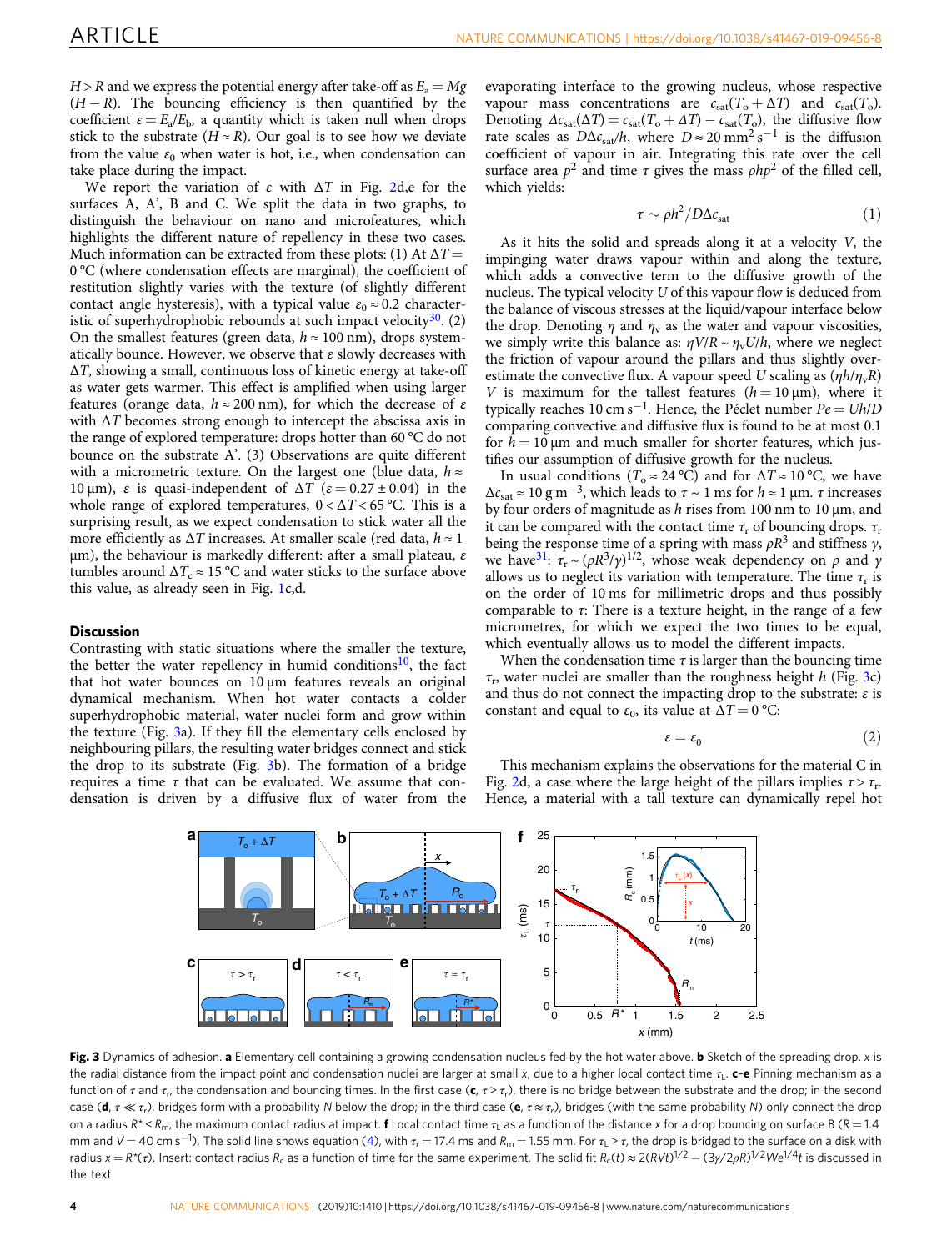<span id="page-4-0"></span>water, whereas it would lose its superhydrophobic character if exposed longer to humidity.

The opposite limit ( $\tau < \tau_r$ ) concerns short pillars, when cavities enclosing a condensation droplet instantaneously fill at impact (Fig. [3](#page-3-0)d). As for hot water sitting on a cold texture<sup>10</sup>, the adhesion force is  $F \approx 4\pi R_m \gamma N$ , where  $R_m$  is the maximum contact radius (sketched in Fig.  $3d$ ) and N is the probability of having a water nucleus in a cell. If we denote  $n$  as the number of nuclei per unit area, N is just min( $nrp^2$ , 1), where the increase of *n* with  $\Delta T$  ( $n \approx$ 0.06  $\Delta T \mu$ m<sup>-2</sup>) can be determined by static measurements<sup>[10](#page-5-0)</sup>. The energy Eadh induced by condensation and dissipated during bouncing is given by the work of  $F$  on the radius  $R<sub>m</sub>$ , which yields  $E_{\text{adh}} = 2\pi \gamma R_{\text{m}}^2$  min(nrp<sup>2</sup>, 1). Hence, we deduce the coefficient  $\varepsilon$  $=\varepsilon_0 - E_{\rm adh}/E_{\rm b}$ :

$$
\varepsilon = \varepsilon_0 - 4\pi \gamma R_m^2 \min\left(n r p^2, 1\right) / M V^2 \tag{3}
$$

At small nucleus density ( $n(\Delta T)$  <  $1/rp^2$ ), *n* linearly varies with  $\Delta T$  and equation (3) predicts a linear decrease of  $\varepsilon$  with temperature, as seen with sample A. For a small texture, we have  $nrp^2 < 1$ , which yields:  $\varepsilon = \varepsilon_0 - 4\pi \gamma R_m^2 r p^2 n / M V^2$ . Drawn with a green line in Fig. [2](#page-2-0)d for the experimental value  $R_m = 1.55$  mm, this law is found to quantitatively fit the data, explaining the persistence of bouncing at any water temperature and the slight decay of ε with  $ΔT$ . Three parameters in the model, namely  $γ, ρ$ and *n*, depend on temperature but the weak variations of  $\gamma$  and  $\rho$ with T make negligible their influence on the fit. The model also explains the behaviour observed with the sample A' (orange data), whose texture is twice larger than A. Then, we expect a stronger decrease of the function  $\varepsilon(\Delta T)$  (sensitive to the quantity  $rp^2$ ) and even strong enough to intercept the axis  $\varepsilon = 0$ . Hence, we quantitatively understand the transition to sticking for the orange data in Fig. [2](#page-2-0)d and more generally what is the feature size limit for repelling hot water with a nanotexture (see Supplementary Information for details).

The final case concerns the transition regime where both timescales have comparable magnitude ( $\tau \approx \tau_r$ ). As sketched in Fig. [3e](#page-3-0), condensation is favoured close to the impact point: water spends there more time than at the drop periphery, where it comes later and recedes earlier. We can introduce a local contact time  $\tau_L(x)$ , denoting x as the distance from the drop centre (Fig. [3](#page-3-0)b). By definition,  $\tau_L$  is the contact time  $\tau_r$  at the impact point  $(\tau_L(0) = \tau_r)$  and it vanishes at the drop periphery  $(\tau_L(R_m) = 0)$ . If we denote  $R^*$  as the distance where the local contact time  $\tau_{\text{L}}$  and the condensation time  $\tau$  are equal,  $\tau_{\text{L}}(R^*) = \tau$ , we can distinguish two zones (Fig. [3](#page-3-0)e): for  $x > R^*$ , condensation is too slow to connect the drop to the solid and this area does not contribute to adhesion; for  $x < R^*$ , condensation bridges the material to the drop on a disk with radius  $R^*$  and the adhesion energy  $E_{\text{adh}}$  is determined by replacing in equation (3)  $R_{\text{m}}$  by  $R^*$ , the radius of the adhesive area.

As seen in Fig. [3](#page-3-0)f, the function  $\tau_L(x)$  can be deduced from the time evolution of the contact radius  $R_c$  (insert in the figure). It can be also modelled by assuming that the contact dynamics can be divided in two phases: (1) at small time, the drop "sinks" at velocity V in the solid with the shape of a truncated sphere<sup>[32](#page-6-0)-34</sup>, which provides a Hertzian scaling:  $R_c(t) \sim (RVt)^{1/2}$ . This relationship was found to hold all along the spreading  $32$ , with a numerical factor of  $\sim$ 2. (2) The recoiling drop<sup>[35](#page-6-0)</sup> is a pancake with thickness  $z$  (Fig. [3a](#page-3-0)) that dewets at the Taylor-Culick velocity  $(2\gamma/\rho z)^{1/2}$ . Considering that the average height z of this pancake is given by a balance between inertia and surface tension<sup>36</sup>, i.e.,  $z \approx$  $(4R/3)$  $We^{-1/2}$  (with  $We = \rho V^2 R/\gamma$ ), we eventually get in this regime  $R_c(t) \sim - (3\gamma/2\rho R)^{1/2}We^{1/4}t$ . We finally assume that both contributions are additive, which yields:  $R_c(t) \approx 2(RVt)^{1/2} - (3\gamma/\sqrt{2})$  $(2\rho R)^{1/2}We^{1/4}t$ , a function drawn with a solid line in the insert of Fig. [3f](#page-3-0) where it nicely fits the data at all times. This description is valid at modest Weber number We, when no rim forms $^{37}$  $^{37}$  $^{37}$ , similar to here where we have  $We \approx 3$ . The non-monotonic character of  $R_c(t)$  implies that the equation  $R_c = x$  has two solutions in time for  $0 \lt x \lt R_m$ , which we denote as  $t_1$  and  $t_2$  ( $t_1 \lt t_2$ ). By definition, we have  $\tau_1(x) = t_2 - t_1$ , a quantity that can be extracted analytically from the expression of  $R_c(t)$ . We find:

$$
\tau_L(x) \approx a(1 - x/b)^{1/2} \tag{4}
$$

where  $a = (8/3)$   $(\rho R^3/\gamma)^{1/2} \approx \tau_r$  and  $b = RWe^{1/4} \approx R_m$  (see the Supplementary Information for details). Equation (4) is drawn in Fig. [3f](#page-3-0) and observed to fit the data for  $a \approx 17.4$  ms and  $b \approx 1.6$ mm, i.e., the experimental values of  $\tau_r$  and  $R_m$  that themselves nicely compare with the expected ones,  $a \approx 15.9$  ms and  $b \approx 1.8$ mm. From the explicit expression  $\tau_L(x) \approx \tau_r (1 - x/R_m)^{1/2}$ , we deduce the adhesion radius and find  $R^* = R_m$   $[1 - (\tau/\tau_r)^2]$  for  $\tau \leq \tau_r$ , and  $R^* = 0$  for  $\tau > \tau_r$ . Combining these equations with equation (3) in the transition regime,  $\varepsilon = \varepsilon_0 - 4\pi \gamma R^{*2}$  $\min(nrp^2, 1)/MV^2$ , we get a general expression for the coefficient of restitution ε:

$$
\varepsilon = \varepsilon_0 - 4\pi \gamma R_m^2 \max^2([1 - (\tau/\tau_r)^2], 0) \min(nrp^2, 1) / MV^2 \quad (5)
$$

In order to compare this prediction with our data, we estimate  $\Delta c_{\rm sat}$  using Rankine formula (see details in the Methods section). The only adjustable parameter is the numerical factor  $\alpha$  in equation ([1](#page-3-0)),  $\tau = \alpha \rho h^2 / D \Delta c_{\text{sat}}$ . Drawn with solid lines in Fig. [2d](#page-2-0),e with  $\alpha = 8$ , equation (5) is found to describe the whole ensemble of data. We recover the two limit cases,  $\tau > \tau_r$ , where condensation does not affect bouncing (equation ([2](#page-3-0)), sample C and sample B at small  $\Delta T$ ), and  $\tau < \tau_r$ , where condensation is instantaneous (equation (3), samples A and A'), a regime sensitive to temperature. Moreover, equation (5) predicts the failure of repellency at intermediate pillar height (sample B). The transition is indeed found to be abrupt and to occur at the temperature given by the equality  $\tau(\Delta T_c) = \tau_r$ . Drops then cease to bounce, which we indicate by the line  $\varepsilon = 0$ . It is noteworthy that our test of equation (5) for another drop radius confirms its ability to describe all the regimes (Supplementary Fig. 1). We also studied the influence of the impact velocity (up to  $1 \text{ m s}^{-1}$ ) and ambient hygrometry, and found again that the model is robust enough to capture the ensemble of data (Supplementary Figs 2, 3 and 4).

The predictive character of equation (5) eventually allows us to construct a phase diagram based on the temperature difference  $\Delta T$  and pillar height h, fixing the other parameters (homothetic samples with  $p = h$ ,  $a = h/6$ ,  $r \approx 2$ ,  $\varepsilon_0 = 0.2$ ,  $R = 1.4$  mm and  $V =$ 40 cm s<sup>−</sup>1, all values comparable to that in our experiments). In the resulting phase diagram (Fig. [4\)](#page-5-0), green and red colours distinguish bouncing from sticking. As found experimentally, the sticking region is indeed observed at intermediate pillar height and for  $\Delta T > \Delta T_c$ , where  $\Delta T_c$  is given by  $\varepsilon(\Delta T_c) = 0$  in equation (5) (solid line in the figure). Comparison with experiments can be refined by marking whether drops bounce or stick using green or red symbols. Experiments are performed with the samples A, A', B and C, to which we add data obtained with a fifth surface B' where pillar characteristics are  $a = 100$  nm,  $h = 600$  nm and  $p =$ 560 nm ( $r \approx 2.2$ ). For samples A and C only (extreme values of h,  $h = 88$  nm and  $h = 10 \,\mu$ m), we remain in the bouncing regime whatever the water temperature, whereas bouncing/sticking transitions are observed at intermediate texture size (samples A', B' and B). The location of the transition is in good agreement with the prediction for  $\Delta T_c$ , confirming for instance the nonmonotonic character of  $\Delta T_c$  with the pillar height. The two extreme values  $h_1$  and  $h_2$  below and above which rebounds are observed at all  $\Delta T$  (dashes in the figure) can be expressed explicitly from equation (5), as shown in the Supplementary Discussion.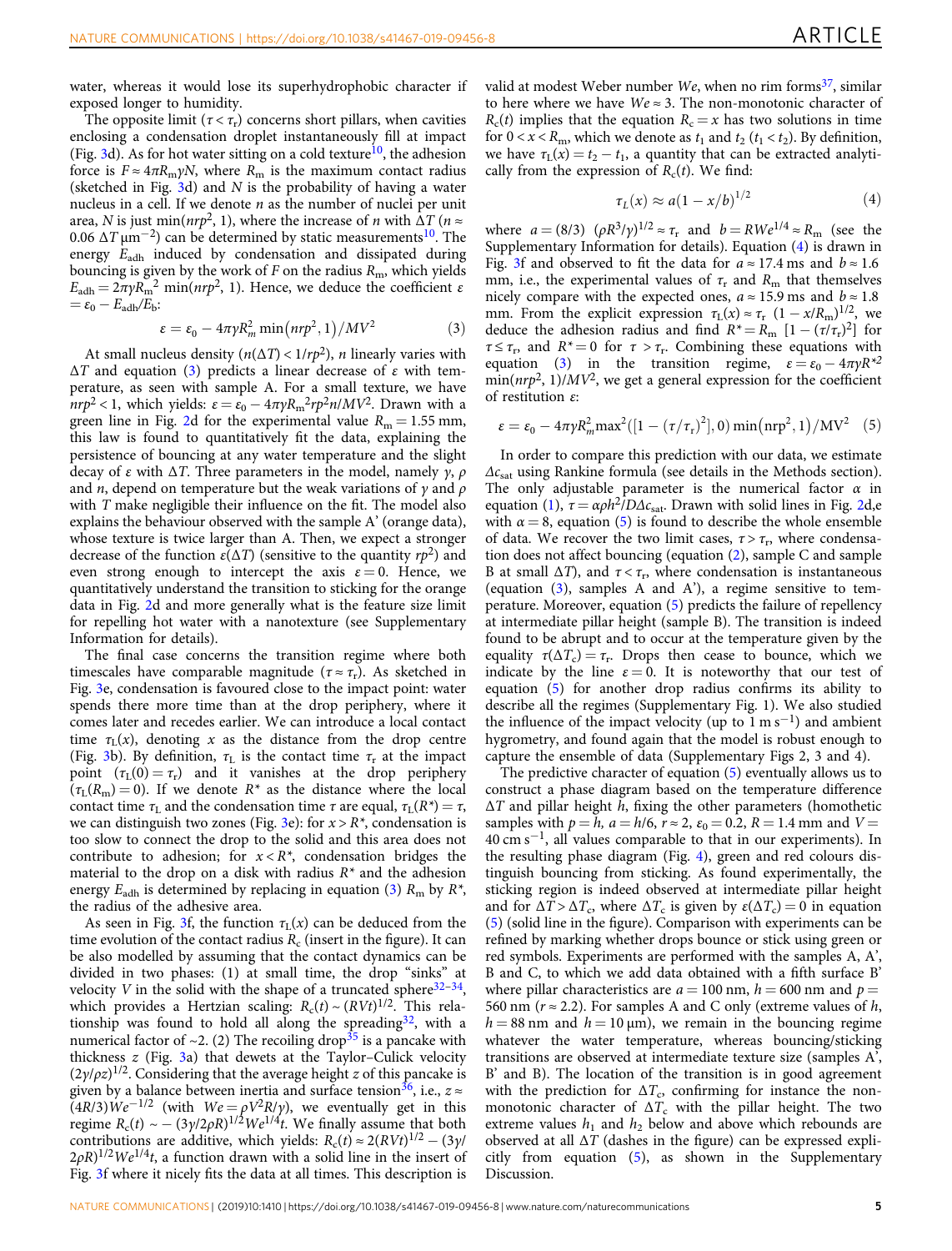<span id="page-5-0"></span>

Fig. 4 Phase diagram for hot water impacting hydrophobic texture. The two control parameters are the water/substrate temperature difference  $\Delta T$  and the pillar height h. The critical temperature  $\Delta T_c$  defining the frontier between bouncing (green region) and sticking (red region) is calculated by solving  $\varepsilon = 0$  in equation ([5\)](#page-4-0), with  $p = h$ ,  $a = h/6$ ,  $r \approx 2$ ,  $\varepsilon_0 = 0.2$ ,  $R = 1.4$ mm and  $V = 40$  cm s<sup>-1</sup>, all values comparable to that in our experiments. The lower and upper bounds  $h_1$  and  $h_2$  for which bouncing is observed whatever the drop temperature are stressed with vertical dashes. Observations (green and red symbols for bouncing and sticking, respectively) are made for the five tested samples (A,  $h = 88$  nm; A',  $h =$ 210 nm; B',  $h = 600$  nm; B,  $h = 900$  nm; C,  $h = 10$  µm) and found to be in good agreement with the model

Our study shows the existence of two structural recipes for repelling hot water on a hydrophobic, textured material. (1) Tall features dynamically prevent the texture filling and the formation of water bridges between impacting drops and the solid material. (2) Small features miniaturize the bridges and thus their sticking abilities. In both cases, repellency is robust, as it is observed in the whole range of explored impact velocity and water temperature. The existence of two scenarii of repellency is reflected by differences in the repellency itself: although rebounds are found to be nearly unsensitive to water temperature in case 1, warmer drops are repelled slightly slower in case 2, due to the multiplication of water bridges when the impacting water is hotter. It would be interesting to mix the two kinds of texture to see what is the dominant scenario in such a case. On a more fundamental note, playing with the texture size gives access to the dynamics of condensation at submicrometric scales, a measure known to be particularly challenging. Our findings imply to consider the feature scale when developing new design able to reduce the bouncing time[26](#page-6-0)–[28](#page-6-0) for anti-icing or anti-fogging properties. However, the scale is not the only geometrical parameter: for instance, modifying (at constant height) the distance between the features or their order (square, hexagonal, etc.) should be alternative ways to design materials that repel hot water. It would finally be worth exploring what happens when water impacts repellent materials at room temperature in a rarefied atmosphere. Both the evaporation rate<sup>38</sup> and impact characteristics<sup>[39](#page-6-0)</sup> are dramatically affected in a low-pressure environment, which might modify water repellency<sup>40</sup>. Non-condensable gases in air act as a neutral medium in our experiment. Replacing them by pure vapour should favour water condensation, whereas an increased rate of evaporation can conversely induce self-taking off (tram-polining) of water, i.e., an increase of repellency<sup>[38](#page-6-0)</sup>. On the whole, the interplay of impact at low pressure with the texture geometry and scale should be a subject of interest for the future.

#### **Methods**

Surface A. This surface is fabricated by combining block-copolymer self-assembly with anisotropic plasma etching in silicon, which provides large-area (cm<sup>2</sup>) textures

with  $\sim$ 10 nm feature size and long-range order. Posts have a radius  $a = 15$  nm and a height  $h = 88$  nm, and they are disposed on a rhombus network with side  $p = 52$  nm. The roughness factor r is  $r_A \approx 4.5$ , and the water advancing and receding angles are  $\theta_a = 167 \pm 2^{\circ}$  and  $\theta_r = 140 \pm 2^{\circ}$ , respectively.

Surface A'. The texture is a square lattice of pillars fabricated by electron-beam lithography and anisotropic plasma etching in silica. The pillar radius, height and spacing are respectively  $a = 35$  nm,  $h = 210$  nm and  $p = 140$  nm. The pillar density and aspect ratio are  $\sim$ 20% and  $h/2a$  = 3, respectively, and the roughness factor is  $r_A' \approx 3.4$ . The water advancing and receding angles are  $\theta_a = 155 \pm 3^\circ$  and  $\theta_r = 132$  $\pm$  3°, respectively.

**Surface B**. The texture is a square lattice of pillars fabricated by electron-beam lithography and anisotropic plasma etching in silica. The pillar size, height and spacing are respectively  $a = 150$  nm,  $h = 900$  nm and  $p = 840$  nm. The pillar density and aspect ratio are  $\sim$ 10% and  $h/2a$  = 3, respectively, and the roughness factor is  $r_B \approx 2.2$ . The water advancing and receding angles are  $\theta_a = 168 \pm 2^{\circ}$  and  $\theta_r$  $= 143 \pm 2^{\circ}$ , respectively. Surface B' (used in Fig. 4) is made the same way, with  $a =$ 100 nm,  $h = 600$  nm and  $p = 560$  nm.

**Surface C**. This surface fabricated by photolithography and deep reactive ion etching is a square lattice of pillars. The pillar size, height and spacing are respectively  $a = 1.25 \,\mu\text{m}$ ,  $h = 10 \,\mu\text{m}$  and  $p = 10 \,\mu\text{m}$ . The pillar density and aspect ratio are ~5% and  $h/2a = 4$ , respectively, and the roughness factor is  $r_B \approx 1.8$ . The water advancing and receding angles are  $\theta_a = 169 \pm 2^{\circ}$  and  $\theta_r = 152 \pm 2^{\circ}$ , respectively.

**Thermodynamic quantities**. The water vapour concentration  $c_{\text{sat}}(T)$  at temperature T is given by Dalton's law:  $c_{sat}$  (T) =  $\rho_{sat}$  ( $M_w/M_{air}$ )( $P_{sat}(T)/P_0$ ), where  $M_w$  and  $M_{\text{air}}$  are the respective molar masses of water and air,  $P_{\text{sat}}(T)$  is the saturated vapour pressure of water at temperature T and  $P_0$  is the atmospheric pressure.  $P_{\text{sat}}(T)$  is given by the empirical Rankine formula:  $P_{\text{sat}}(T) = P_0 \exp(13.7 - 5120/T)$ . With this relation, we can estimate  $c_{\text{sat}}$  at temperatures  $T_0$  and  $T_0 + \Delta T$ , a useful information in equation ([1](#page-3-0)).

#### Data availability

The data that support the plots within this paper and other findings of this study are available in the main text and in the Supplementary Information. Additional information is available from the authors upon reasonable request.

Received: 24 October 2018 Accepted: 21 February 2019 Published online: 29 March 2019

## **References**<br>1. Papadopo

- 1. Papadopoulos, P., Mammen, L., Deng, X., Vollmer, D. & Butt, H. J. How superhydrophobicity breaks down. Proc. Natl Acad. Sci. USA 110, 3254–3258  $(2013)$
- 2. Blossey, R. Self-cleaning surfaces virtual realities. Nat. Mater. 2, 301–306  $(2003)$
- 3. Xia, F. & Jiang, L. Bio-inspired, smart, multiscale interfacial materials. Adv. Mater. 20, 2842–2858 (2008).
- 4. Cheng, Y. T. & Rodak, D. E. Is the lotus leaf superhydrophobic? Appl. Phys. Lett. 86, 1-3 (2005).
- 5. Wier, K. A. & McCarthy, T. J. Condensation on ultrahydrophobic surfaces and its effect on droplet mobility: ultrahydrophobic surfaces are not always water repellant. Langmuir 22, 2433–2436 (2006).
- 6. Cheng, Y. T., Rodak, D. E., Angelopoulos, A. & Gacek, T. Microscopic observations of condensation of water on lotus leaves. Appl. Phys. Lett. 87, 1–3 (2005).
- 7. Dorrer, C. & Rühe, J. Condensation and wetting transitions on microstructured ultrahydrophobic surfaces. Langmuir 23, 3820–3824 (2007).
- 8. Narhe, R. D. & Beysens, D. Growth dynamics of water drops on a squarepattern rough hydrophobic surface. Langmuir 23, 6486–6489 (2007).
- 9. Enright, R., Miljkovic, N., Al-Obeidi, A., Thompson, C. V. & Wang, E. N. Superhydrophobic condensation: the role of length scale and energy barriers. Langmuir 40, 14424–14432 (2012).
- 10. Mouterde, T. et al. Antifogging abilities of model nanotextures. Nat. Mater. 16, 658–663 (2017).
- 11. Lau, K. K. S. et al. Superhydrophobic carbon nanotube forests. Nano. Lett. 3, 1701–1705 (2003).
- 12. Boreyko, J. B. & Chen, C. H. Self-propelled dropwise condensate on superhydrophobic surfaces. Phys. Rev. Lett. 103, 2–5 (2009).